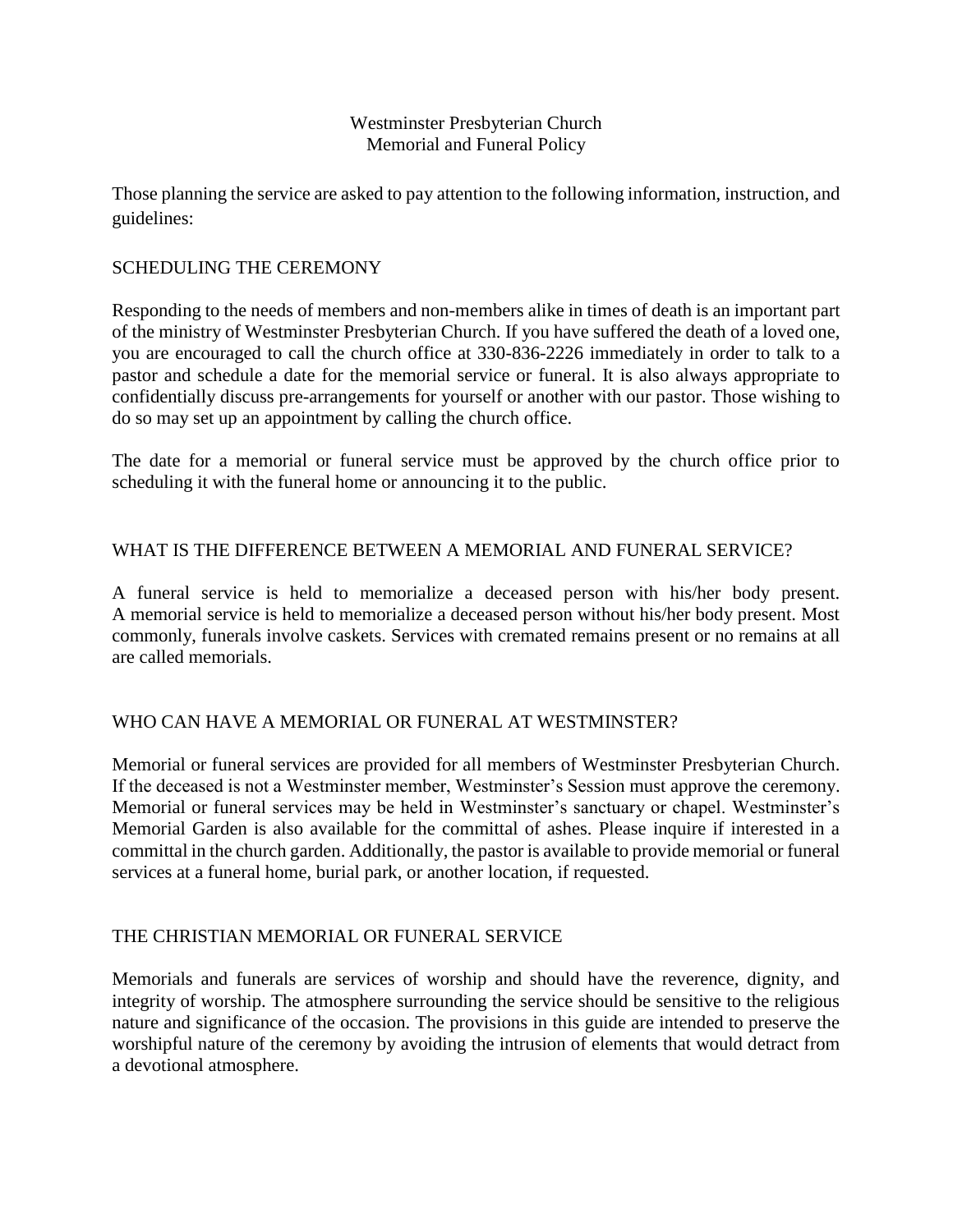Normally, the order of worship for the memorial or funeral service is as follows: Prelude (Optional), Sentences of Scripture, Petition of Comfort, Hymn (Optional), Confession and Pardon (Optional), Prayer for Illumination, Readings from Scripture, Homily, Hymn (Optional), Sharing of Memories (Optional), Affirmation of Faith (Optional), Prayer of Thanksgiving and the Lord's Prayer, Commendation, Hymn (Optional), Blessing, Postlude (Optional)

Suggested hymns may be found at the conclusion of this document.

# WHAT ABOUT THE COST?

Westminster does not charge a facility fee for holding memorial or funeral services at the church.

Minister: \*An honorarium of \$200.00 is suggested.

Organist: \*Fee of \$200.00 is required.

Soloist(s) or Guest Musician(s): \*Fee of \$100.00 for each is required.

\*To be paid directly to minister, organist, soloist, or guest musician.

All donations to the church in memory of your loved one will be directed to Westminster's Memorial Fund unless you specify and publicize an alternative account prior to the ceremony.

# WHERE DO WE DIRECT QUESTIONS ABOUT OUR MEMORIAL OR FUNERAL CEREMONY PLANS?

After meeting with the Pastor and reaching a mutual agreement to move forward with the service, then the Pastor will handle the coordination of service details on behalf of the church. In the absence of our regularly installed pastor, Westminster's Director of Communications will serve as the official point person for all service communications. Should the regularly installed pastor be on leave at the time of your service, a suitable, ordained, ministerial colleague will also be available to assist you and to officiate at the service.

### WHO WILL PERFORM THE CEREMONY?

Westminster's Pastor will perform the ceremony. Should there be a family member or a close friend who is an ordained Pastor, you may request that he/she be invited to participate in the memorial or funeral service. Likewise, if you wish to include a Pastor from another congregation in the ceremony, it is appropriate to have the presiding Pastor extend an invitation. The presiding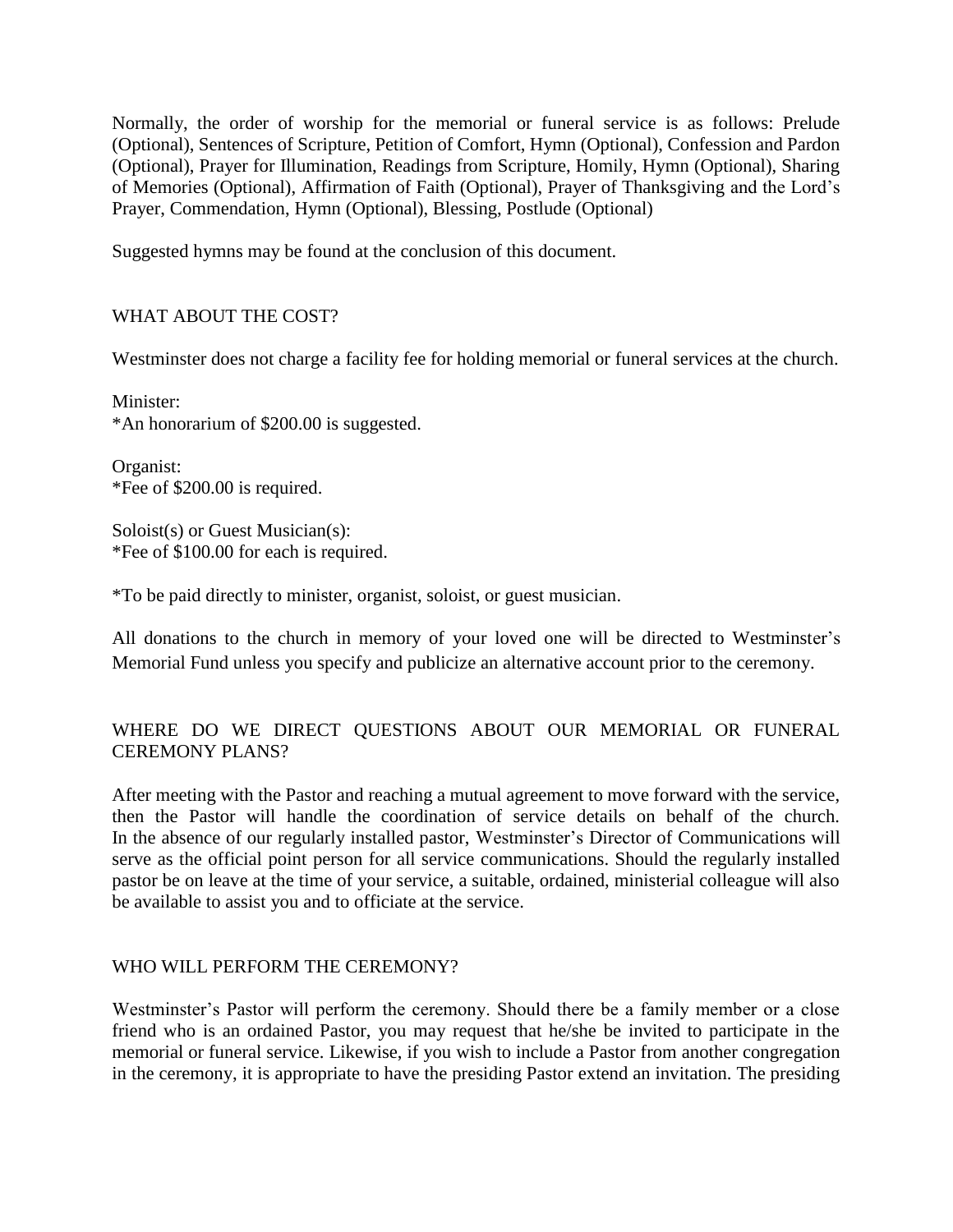Pastor retains the general oversight of the service. The presiding Pastor reserves the right to bring in a ministerial colleague at his/her discretion in event of emergency.

# WHEN DO WE COUNSEL WITH THE PASTOR?

When you contact Westminster, the Pastor will invite you and your family to counsel with him/her prior to the ceremony. During this meeting, you will discuss the details of the service and provide details regarding the life of your loved one. Do not hesitate to ask the Pastor questions. He/she will be happy to assist you and your ceremony will be especially meaningful to you when you know the Pastor as a friend and counselor.

## HOW DO WE SELECT OUR MEMORIAL OR FUNERAL MUSIC?

The Westminster staff Organist/Music Director ordinarily plans and plays all keyboard music for memorials and funerals performed at Westminster. This means that if you plan to use the piano or pipe organ in your service, this position must be offered to the Westminster Organist/Music Director first. If the Westminster Organist/Music Director is not available to play on your date, he/she will assist you in finding a suitable replacement.

All music must be chosen in consultation with our Director of Music, or with a substitute Organist and the Pastor if the Director of Music is not available to serve. As you consider music for your service, remember that the ceremony is a service of Christian worship and the music is intended to bring attention and praise to God.

Secular songs, university rally songs, and music from movies and shows are best saved for the reception and/or gatherings after the ceremony. The Director of Music and the Pastor will offer guidance in music selection if such assistance is necessary, and can also suggest instrumentalists and vocalists if they are to be a part of the musical plan for the service. When there is to be any special vocal or instrumental music, the Director of Music reserves the right of final approval of the music and the soloists.

# WHAT DECORATIONS AND OTHER ITEMS ARE PERMISSABLE IN THE WORSHIP SPACE?

In addition to elements already typically found in the worship space, flowers, an urn or casket, and one framed picture are permissible to be displayed in worship during the ceremony.

An open casket is permissible in the narthex/vestibule, fellowship hall, or chapel of the church prior to the service. During the service, the casket will be closed. There is an elevator at Westminster, but it is not large enough to accommodate a casket. For this reason, it is important that you make preparations with the funeral home regarding transportation of the casket on church grounds. Westminster has a number of double-doors which will make the transportation of the casket easier.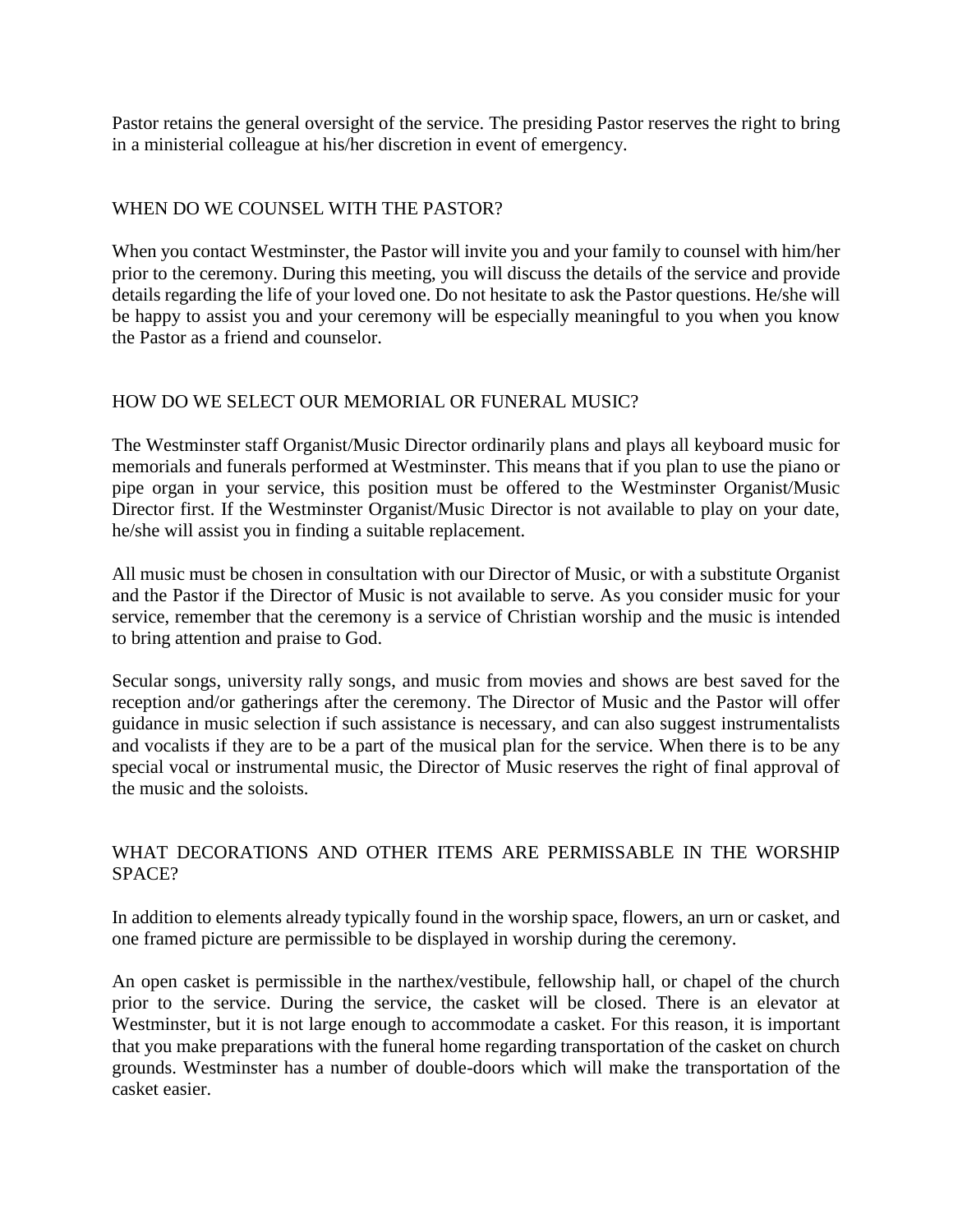During the service, the church paraments will remain the color of the liturgical season. Seasonal flowers and decorations may also be present and will not be removed. Westminster does not permit the taping or clipping of flowers to pews or other parts of the sanctuary or church premises. If desired, our Deacons will take any flowers from your service to a shut-in, hospital patient, or to a nursing home, where they can be enjoyed and appreciated.

## USHERS

Westminster ushers will be provided for Westminster members only. In the event of a funeral or memorial service for a non-member, either the funeral home or family are responsible for providing ushers. Even if Westminster ushers are provided, it is preferable to have ushers from the funeral home also serving in this capacity. It is important for the funeral home and Westminster ushers to be in contact with one another prior to the service.

## BULLETIN

Westminster will provide a bulletin for all funerals or memorials held at the church. The number that we will print is based upon your estimate of the number of people who will attend the service.

### GUEST BOOK

The family is responsible for providing a guest book for the service, if desired. A guest book can be purchased from Pat Catans, Michael's, JoAnn's, or the funeral home.

### **CUSTODIAN**

When memorial or funeral services are held at Westminster, the church employs the services of a custodian. If a florist is participating, please have that individual contact our church office to schedule access to the facility on the day of the event. Entry will be provided by the custodian.

### AUDIO/VISUAL EQUIPMENT

With the exception of the installed sanctuary sound system, audio/visual equipment is not permitted in the worship space. However, such equipment is allowed during the reception. The funeral home or family is responsible for providing, setting up, and operating any audio/visual equipment. The most common use of such equipment is for the display of pictures.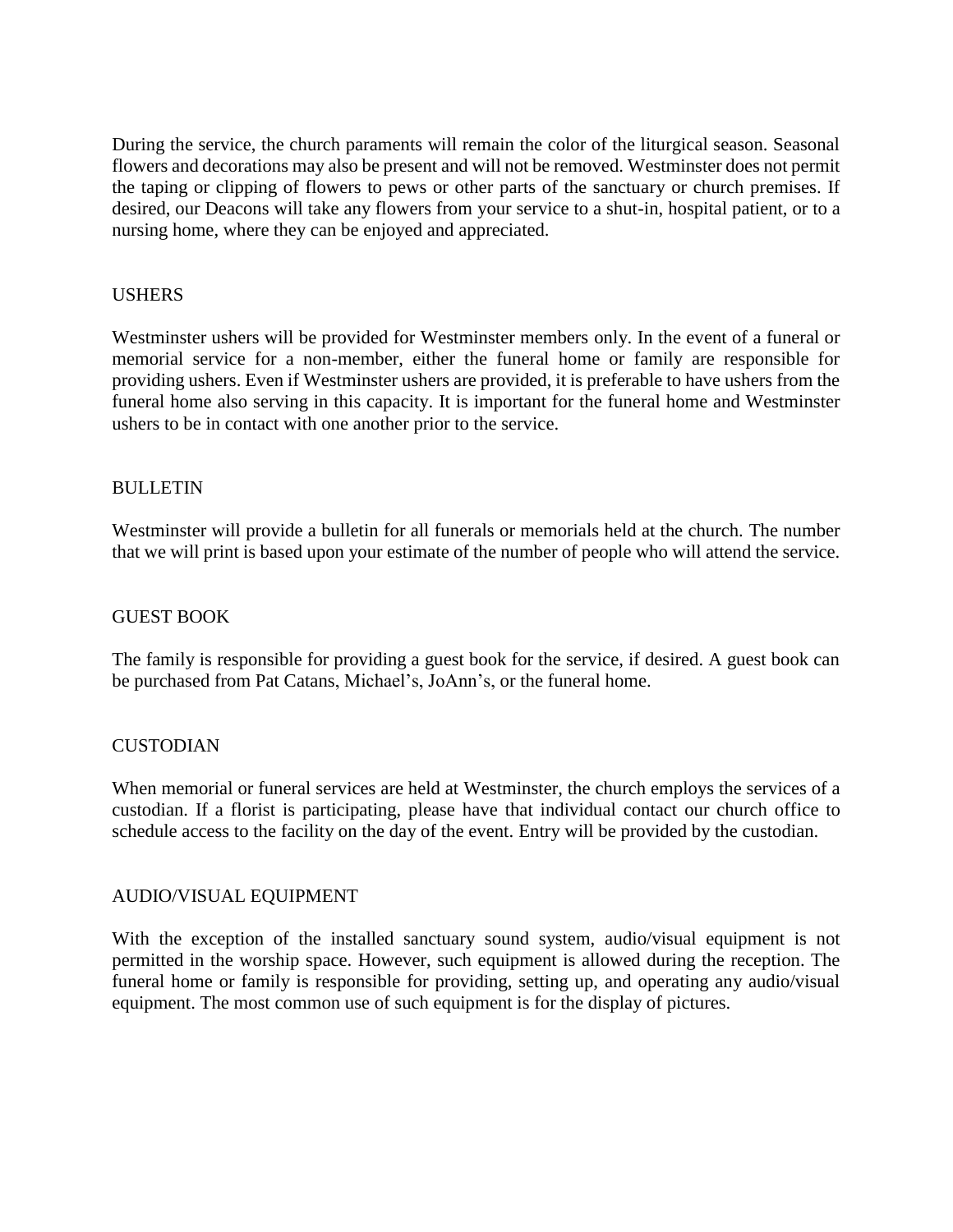### CHILDCARE

Children of all ages are welcome to remain in worship during the service or take part in the reception. However, children will remain either with their parents or in the nursery and will not be allowed to roam throughout the building. If childcare is requested, the Nursery must be staffed by at least two attendants. This is to protect all involved from increased liability that can come from having only one adult and is required by church insurance. At least one attendant must be from the Westminster pool of trained and screened nursery workers.

### THE RECEPTION

If a reception is desired, it typically takes place immediately following the ceremony or committal, if held at Westminster's Memorial Garden. If food is requested, a call to the bereavement chairman is required to arrange this. Westminster's bereavement team/deacons typically serve sandwiches, fruit, and vegetable trays, in addition to cookies, brownies and drinks. The amount of food provided is based upon your estimate of the number of guests expected. The bereavement team keeps track of all receipts and requests that the family offer the church a contribution toward this expense. As the reception draws to a close, a member of the bereavement team will approach the family to discuss taking food items home with you. Any food items that remain at the church will be delivered to a local service ministry. If preferred, the family is also able to make arrangements for catering and pay all necessary costs. Receptions at Westminster are most commonly held in Wright-Herberich Hall. The maximum occupancy in Wright-Herberich Hall is 190 for standing room only and 150 for a seated luncheon.

#### PARKING

Parking is available in limited numbers immediately behind the church and in greater numbers across the street in the parking lot owned by the church (adjacent to Ohio Living-Rockynol). On the day of the ceremony, the custodian will put out signs directing guests to park in the lot across the street. In the event you would like to have a parking attendant to direct the traffic flow form the parking lot across from the church to the church sanctuary, please contact the Akron Police Department.

#### SMOKING AND ALCOHOL

Westminster is a no smoking and no alcohol facility. Those desiring to smoke are asked to go to the sidewalk on Mull Avenue.

#### ORDER OF WORSHIP

Musical Prelude (Optional), Sentences of Scripture, Petition of Comfort, Hymn (Optional), Confession and Pardon (Optional), Prayer for Illumination, Readings from Scripture, Homily,